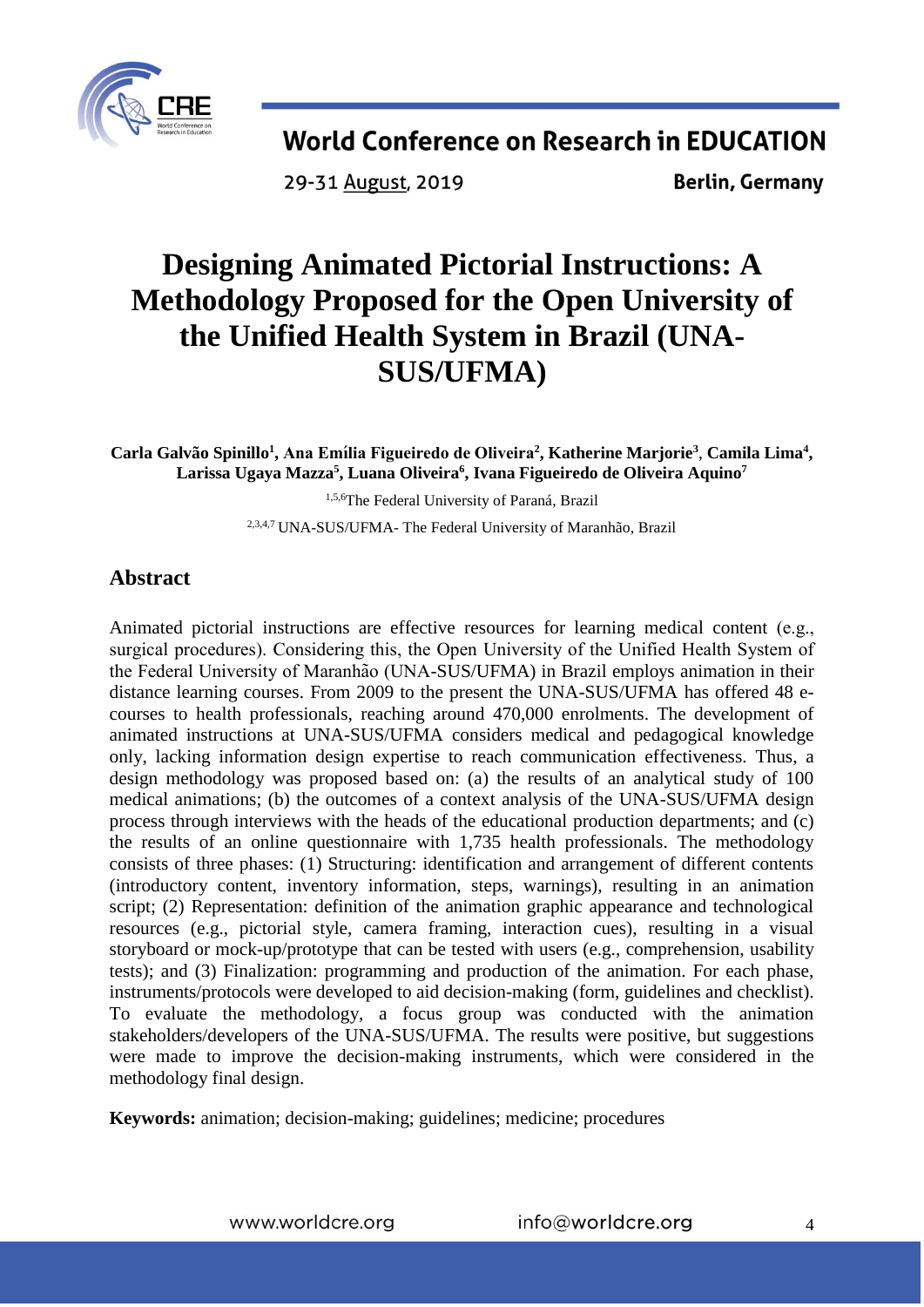

29-31 August, 2019

**Berlin, Germany** 

### **1. Introduction**

Animation with instructional purposes has been widely used to show what cannot be seen with a naked eye (e.g., blood circulation, movement of air mass) and/or to represent complex concepts and processes (e.g., medical surgeries). As a learning resource, animation is considered to facilitate comprehension, to reduce the cognitive load and to promote motivation in learning (Bétrancourt, & Tversky, 2000; Höffler & Leutner, 2007; Schnotz & Lowe, 2008; Ainsworth, 2008). In this regard, Plaisant and Shneiderman (2005) propose recommendations for the development of effective animations:

- Contents of the animation should be grouped into short and independent segments to allow users to review them whenever they wish; and titles/heading should be employed to identify the segmented contents;
- Content should be presented in a simple, clear, precise and assertive way, in a userfriendly language;
- Images should be represented accurately in the animation to promote recognition of the actual elements of the task;
- Emphatic elements (graphic/visual, verbal/narration) should be employed to draw the user's attention to relevant details or aspects of the step/task.
- Interactive features (e.g., pause, accelerate, rewind, select) should be employed to enable users to control the animation

Animation with the purpose of communicating procedures, that is, steps of a task, are referred to as Animated Procedural Pictorial Sequences -APPSs (Spinillo et al. 2010, 2011). They employ images as the main means of conveying a procedure. Texts function as support to the images in the animation. According to Spinillo  $(2017)$  this kind of animation presents procedural (steps) and non-procedural contents. This latter regards information other than the steps to be performed. The non-procedural contents can be introductory information (e.g., titles), warnings and/or complementary information (e.g., tips about the task). Among the nonprocedural contents, warning is of prime importance to inform users about risks to their safety and/or damage to equipment/tool that may jeopardize the task (Wogalter, 2006). In Animated Procedural Pictorial Sequences warnings can be represented by texts, images, audio and alert sounds (Spinillo et al, 2010). These are intended to draw attention to the risk, since attention is a key-element to warning information (Wogalter, 2006). It is worth highlighting that the use of warnings is particularly relevant to animations about medical procedures as their omission may lead to cause harm to or even the death of patients.

Other non-procedural contents relevant to animation in the medical field are inventorial and contextual contents (Bieger & Glock, 1985/1986). The inventorial content refers to the presentation of the components to be manipulated/used during the task, functioning as a 'visual inventory' of the task (e.g., syringe and insulin bottle). Contextual content, however, regards the output of the task, providing the 'visual context' of the task. It is worth emphasizing that the use of images representing the contextual content is important for tasks that have an expected result (e.g., plastic surgery). Contextual content is considered to reduced

5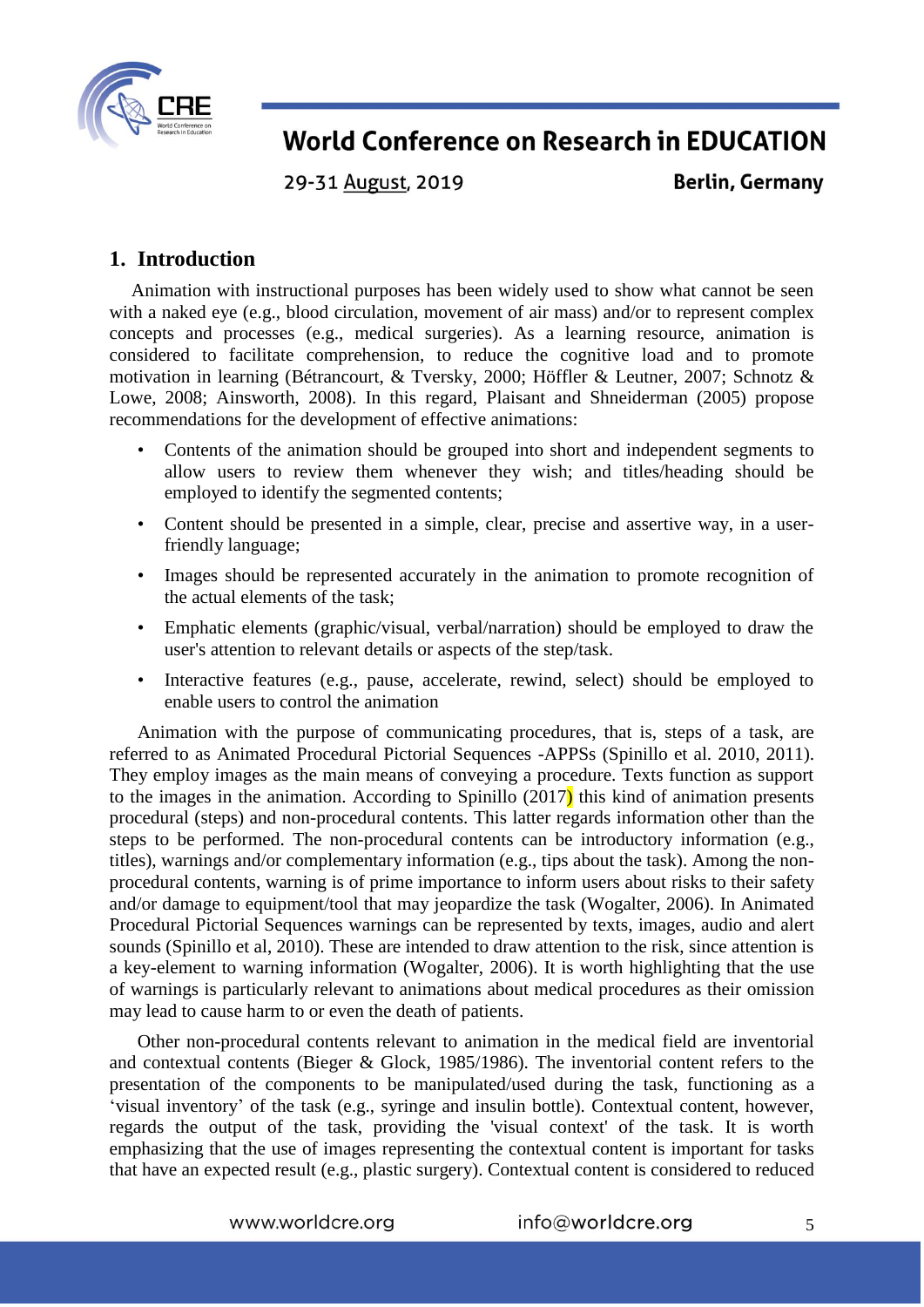

29-31 August, 2019

**Berlin, Germany** 

assembly times and errors (Bieger & Glock, 1985/1986) and to facilitate mental representation of tasks during the cognitive process (Ganier, 2010).

Despite the importance of visually depicting content in animations, most studies have not focused on aspects of the graphic representation (e.g., Mayer & Moreno, 2002; Mayer, 2005; Höffler & Leutner, 2007; Ainsworth, 2008; Tversky & Morrison, 2002). The graphic representation of contents in procedural animation in the medical field may facilitate or even determine learning, understanding and apprehension of information. For instance, an animation on how to make a surgeon's knot may need to emphasize the position of the surgeon's hands to properly show an action.

#### **1.1 Distance learning in health education in Brazil**

In the scope of health education in Brazil, the use of technological resources for the continuous training of professionals has been the focus of government programs, such as the Permanent Health Education Program. This Program focuses on distance learning courses aimed at the qualification of health professional nationwide. This is of prime importance to medical doctors acting in remote regions of Brazil where the access to educational institutions is difficult. With this concern, the Ministry of Health created in 2008 the Open University of The Unified Health System (UNA-SUS) to offer professional training courses in distance learning. The UNA-SUS is a partnership network of 36 Brazilian public universities and from 2008 to April 2018 they had 1,753,816 professionals enrolled in distance learning courses.

One of the pioneers of the UNA-SUS is the Federal University of Maranhão (UNA-SUS/UFMA) which joined the network in 2009. From 2009 to the present, the UNA-SUS/UFMA has offered 48 e-courses to health professionals, reaching around 470,000 enrolments, and thus, becoming one of the most active partners of the network. The courses offered by UNA-SUS/UFMA employ technological and media resources to promote content learning and to motivate their health professional students. Animation is one of the resources employed to simulate clinical cases and to visualize medical procedures. The procedural animations have been developed in UNA-SUS/UFMA by taking into account medical and pedagogical approaches. However, in the context of distance learning, procedural animations in health should be designed to reach both educational-medical and communicational goals. Thus, it is necessary that their design process embraces not only pedagogical-medical but also information design aspects (Spinillo et al 2010, 2011).

By considering this and with the premise that animations facilitate the visualization of medical procedures, a research-based methodology was proposed for the UNA-SUS/UFMA to design animated pictorial sequences, which is presented next.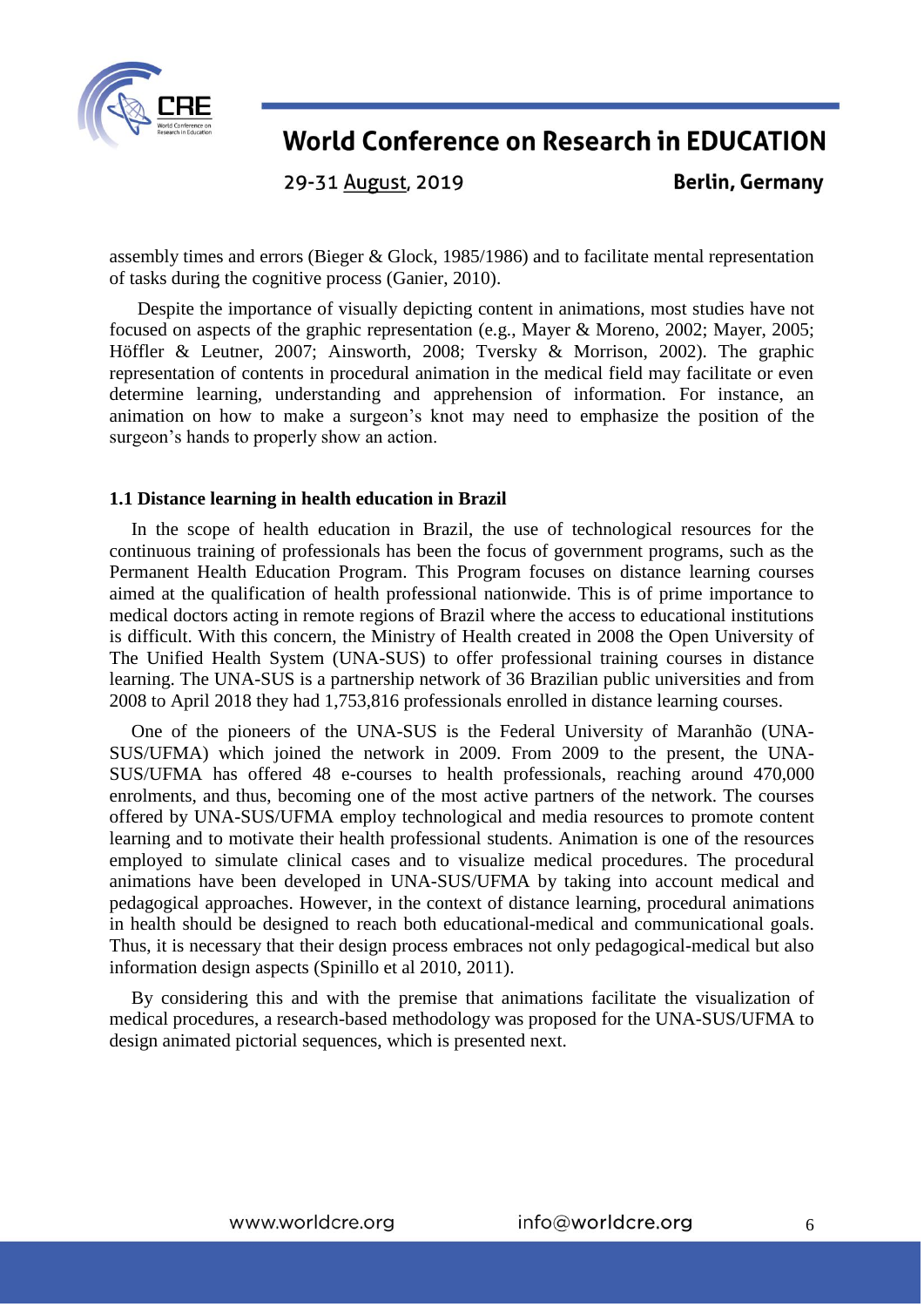

29-31 August, 2019

**Berlin, Germany** 

### **2. Developing the Methodology for designing animated pictorial instructions**

The Methodology for designing animated medical procedures for the UNA-SUS/UFMA was developed based upon the outputs of an analytical study of the graphic representation of procedural animations, and a context analysis with the stakeholders of the UNA-SUS/UFMA.

#### **2.1 The Analytical study of the graphic representation of medical procedure animations**

This study aimed to identify how the medical procedures were graphically represented in a sample of animations available in the internet in the websites YouTube and Vimeo. The sample was selected by meeting the criteria: (a) to represent a medical procedure, (b) to be in English and/or Portuguese languages and (c) to be open source.

To analyse the sample, a descriptive protocol was adapted from the one proposed by Spinillo (2016) to describe Animated Procedural Pictorial Sequences for medicine usage. The protocol to analyse the animations accounted for the following aspects: non-procedural content (e.g., warnings, inventorial information); representation of the agent (medical doctor/surgeon) in the animation; pictorial style and resources employed to promote visualization of the procedures (e.g., symbolic and emphatic elements, depiction views, completeness of the image).

The results of the study were analysed qualitatively but considering the incidence of the variables in the sample in order to identify commonalities that indicate possible trends in the animations' representations.

#### **2.2 The Context analysis with the stakeholders of the UNA-SUS/UFMA**

The context analysis regarding the development and use of instructional animations was carried out with: (a) three coordinators of developing teams of educational resources/ animations of the UNA-SUS/UFMA through interviews; and (b) health professional students enrolled in distance learning courses offered by the institution through an online survey.

The interviews with the coordinators of developing teams was semi-structured with openended questions about the production and use of procedural animations and their interest in using a methodology for designing this type of educational resource. The responses were recorded in audio, then transcribed in writing and analysed qualitatively.

The survey was conducted via an online questionnaire developed in Google Forms and made available to the health professional students enrolled in the UNA-SUS/UFMA courses. They were asked to voluntarily participate in the survey. The questionnaire consisted of closed-ended multiple-choice questions, agreement scales, semantic differential scales and open-ended questions. The results were analysed quantitatively and qualitatively.

The context analysis allowed to understand the design process of procedural animations in UNA-SUS/UFMA, the problems/difficulties faced by the developers in this process, their demands to design procedural animations, as well as the views of the health professional students about the use of animations to communicate medical procedures.

www.worldcre.org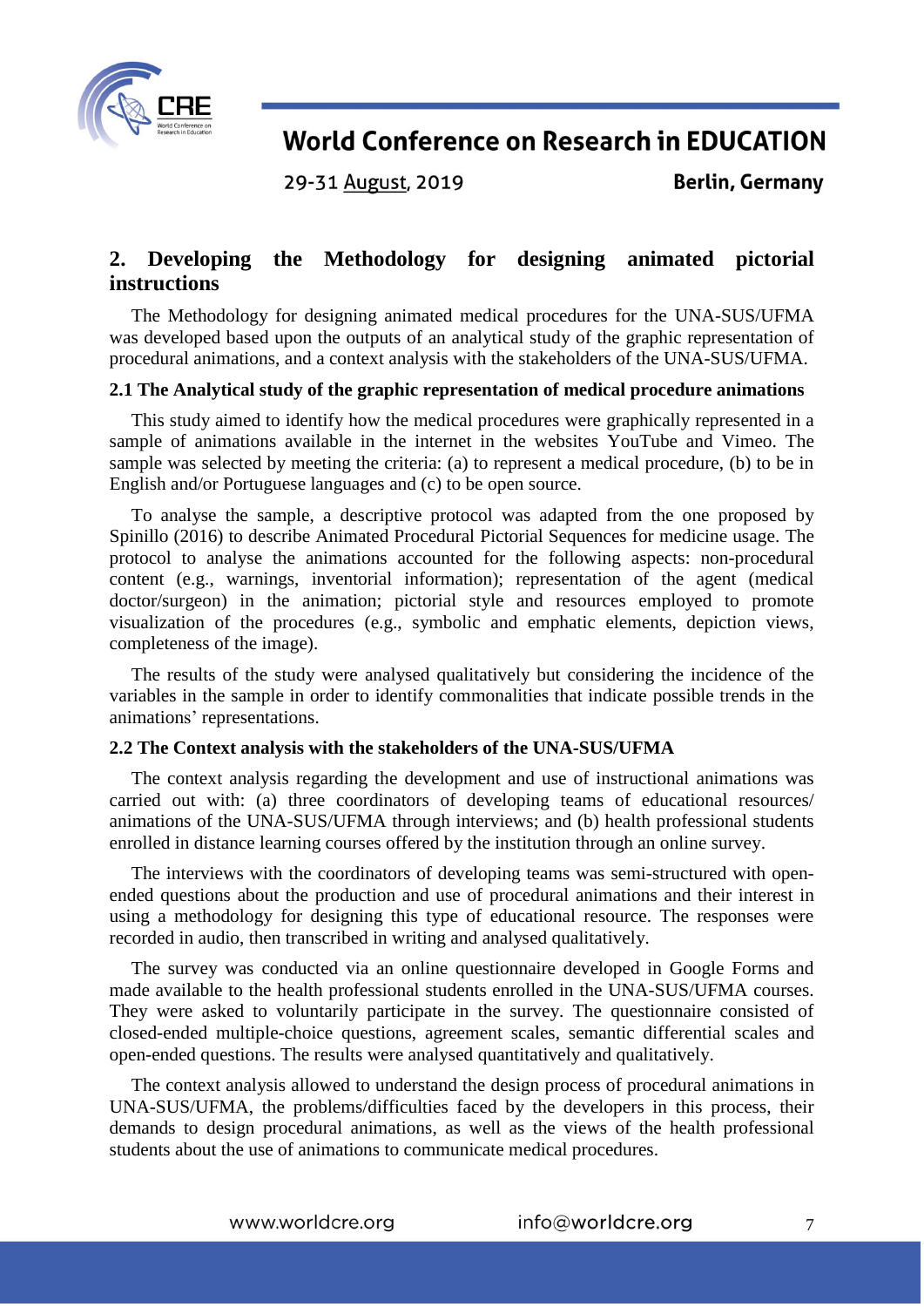

29-31 August, 2019

**Berlin, Germany** 

### **3. Results and discussion**

#### **3.1 Synthesis of the results of the analytical study**

A sample of 100 procedural animations was gathered for the study which were categorized as invasive procedures (n=50 animations) and non-invasive procedures (n=50 animations). The former animations were related to surgical procedures that require large incisions or sutures in the patient (e.g., tracheostomies). The non-invasive ones, in turn, regard medical procedures that required minor cuts or perforations, or even represent physical exams (e.g., gynaecological exams).

In general, the sample of animations presented similar graphic representations for both invasive and non-invasive medical procedures. Most of them either did not visually presented warnings about the steps of procedures (n=87 animations) nor the agent (the medical doctor/surgeon) performing the steps (n=76 animations). Emphatic resources were rarely used in the animations to call users' attention to moments and/or to components of the tasks. The procedures were animated as continuous narratives, that is, without segmenting the content (e.g., introductory information prior the procedure). This does not meet the recommendations from the literature on animation for content learning (Plaisant & Shneiderman, 2005).

It is worth noting that almost all animations of the sample (n=94) did not present inventorial information, that is, the equipment/instruments or material necessary to perform the medical procedures (e.g., scalpel, foci). These should be showed prior the animation. The omission of inventory information may impair the planning of the task by users, as they will only know what is needed to perform the medical procedure when the animation is taking place. This may also negatively affect user's understanding of the contents, and it is in disagreement with the literature (Mayer, 2005; Ganier, 2010). Nevertheless, the animations for advertising medical products  $(n=6)$  had inventory information. These animations began with images of the product, its components and the explanation of the medical problem related to the procedure. These results seem to indicate that there is a lack of concern in communicating inventory information to users when the animations have not a commercial purpose in the medical field.

As for the pictorial representation, most animations (n=93) employed three dimensional images. This may be due such images make it possible to visualize the referent (object and/or patient) in various angles and confer a greater degree of realism to the depictions (Vernon & Peckham, 2003). In this sense, sectional views and transparency of the human body were also employed in the animations. They were intended to show actions/movements and/or internal parts of the body which would not be visible otherwise, that is, with a naked eye. It is worth mentioning that such pictorial conventions are also employed in scientific illustrations of the human body anatomy (Trotta & Spinillo, 2018), therefore, medical doctors should be acquainted with them.

Based upon the results of the analytical study and aligned with the literature (e.g., Weiss et al., 2002; Plaisant & Shneiderman, 2005), requisites were proposed for the Methodology to design animations on medical procedures, as for instance, to present non-procedural content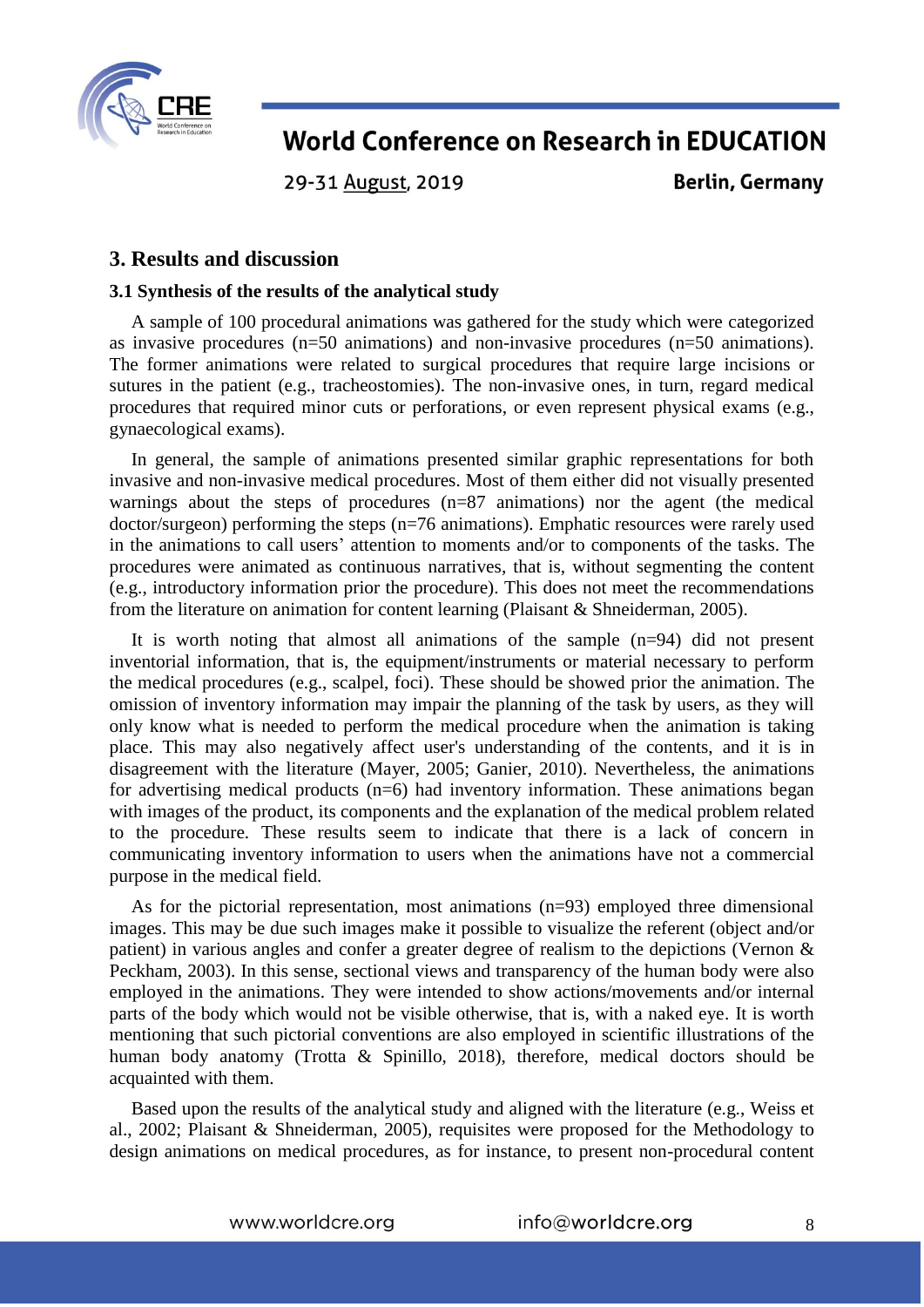

29-31 August, 2019

**Berlin, Germany** 

(e.g., inventory information, warnings) and to segment the content in a coherent manner to ease information processing.

#### **3.2 Synthesis of the results of the interviews**

The interviews were conducted with the coordinators of the Instructional Design, the Information Technology and the Communication units of UNA-SUS/UFMA. According to them, the production of a procedural animation is mainly carried out by instructional designers. They are responsible for developing the pedagogical and medical content, for drafting the animation (storyboard) and for its final approval. The Information technology team is in charge of the technological resources of the animation, and the Communication team for launching the animation, making it available to the health professional students.

The interviewees agreed that the production of procedural animations in UNA-SUS/UFMA is timid. This may be due to overwork in the production process and a lack of expert support in the decision-making process. Another aspect raised by the coordinators was the need of recommendations to guide the production process of procedural animations.

According to the instructional design coordinator, the lack of expert knowledge about procedural animations weakens and even hampers the decision-making process. Thus, their decision about the procedural content, pictorial style of the animation, scene cuts, camera positioning are made tacitly, in an intuitive manner. This is because the professional background of instructional designers is in the education and/or psychology fields, therefore not embracing information design aspects of procedural animations. Moreover, the coordinator of the IT highlighted the lack of tools to support the decisions made by the instructional designers about the technological aspects of the animations. Such tools would facilitate the work of the IT team, preventing turning backwards in the production process.

In addition, the coordinators' responses indicated information gaps in the animation production process that affect the smoothness of the process. This leads not only to doubts in the animation development but also unnecessary iteractions (returns) during the design process. This may have as a consequence a lack of efficiency in the design process of procedural medical animations in UNA-SUS/UFMA.

Finally, the coordinators showed great interest in methodological tools and design guidelines to support decision-making in the production of medical procedural animations in UNA-SUS/UFMA.

#### **3.3 Synthesis of the results of the survey**

In order to verify the students' demand and opinions regarding the use of procedural animations, the online questionnaire was made available to them through a link in the UNA-SUS/UFMA courses' announcement in the social media. A total of 1,825 students accessed the link and 1,778 of them agreed to participate in the survey.

The majority of the respondents was women (80.35%), varying in age groups with the highest incidence in 26 to 35 years old (35%) followed by 36 to 45 years old (26.5%). No trend was found in their education degree and professional profile. However, the highest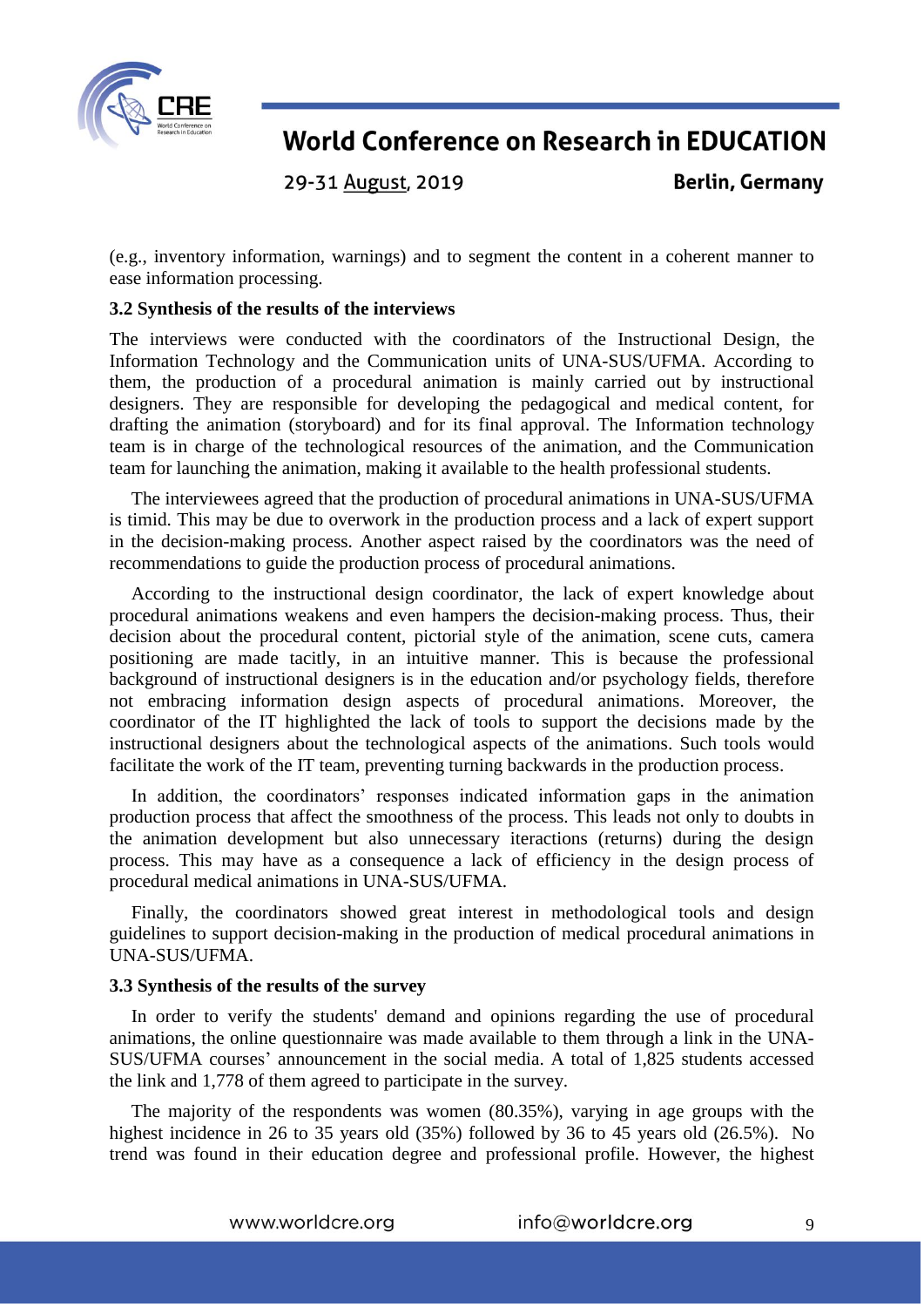

29-31 August, 2019

**Berlin, Germany** 

incidence of responses was in postgraduate degree (44.9%) and professional experience in the fields related to psychology (35%) and nursing (29.3%).

In general, the results show that the respondents are very interested in medical procedural animations, whether presented as a resource within e-books or as part of the distance learning courses of UNA-SUS/UFMA (65.9%). The majority considers that procedural animations motivate (60.7%) and facilitate (61.5%) learning of content in the health field.

Regarding graphic representation, most of the respondents believe that: (a) the agent (physician/health professional) should be shown performing the steps (85.4%); (b) the steps should be represented through images with audio narration and written text (81.3%); and (c) the images should be simple, showing details when necessary only (50.7%). The respondents also consider that warnings should be shown in the animation through written text, audio and image (44.1%), followed by those who consider that warnings should be shown in written and audio only (23%).

The results of the survey are in agreement with the literature regarding the perception of the value of animations for motivation and the learning of contents (e.g., Mayer & Moreno, 2002; Höffler & Leutner, 2007; Ainsworth, 2008; Tversky & Morrisson, 2002). About the graphic representation of procedural animations, the participants' views on simplicity of representation and on the use of details only when pertinent are aligned with the findings of previous studies (e.g., Spinillo et al, 2010, 2011).

In sum, the results of the survey with the health professional students of UNA-SUS/UFMA showed they all agree that the representation of medical procedures through animations aid learning and should be clear and simple so as to properly communicate information to perform tasks.

Like in the analytical study reported herein, the outputs of the interviews and the survey led to propose other requisites for the Methodology to design animations on medical procedures. This Methodology is briefly explained next.

#### **4. The Methodology for designing procedural animations**

The Methodology proposed to UNA-SUS/UFMA is composed by three consecutives phases and for each phase instruments were developed to aid decision-making in the design of procedural animation, as follows.

(1) **Structuring phase:** this regards the identification and arrangement of different contents to be animated: introductory information (e.g., titles), inventory information, steps, warnings, and other non-procedural contents (e.g., waste disposal). For that, a *Structuring Form* (Figure 1) is provided to be filled in by the content developers and graphic designers with information from a row material (e.g., a text about the topic to me animated). Based upon the *Structuring Form*, the animation written script is produced to guide the following phase, with the approval of the Instructional Design coordinator.

*Figure X: Example of the Structuring form filled in*

www.worldcre.org

info@worldcre.org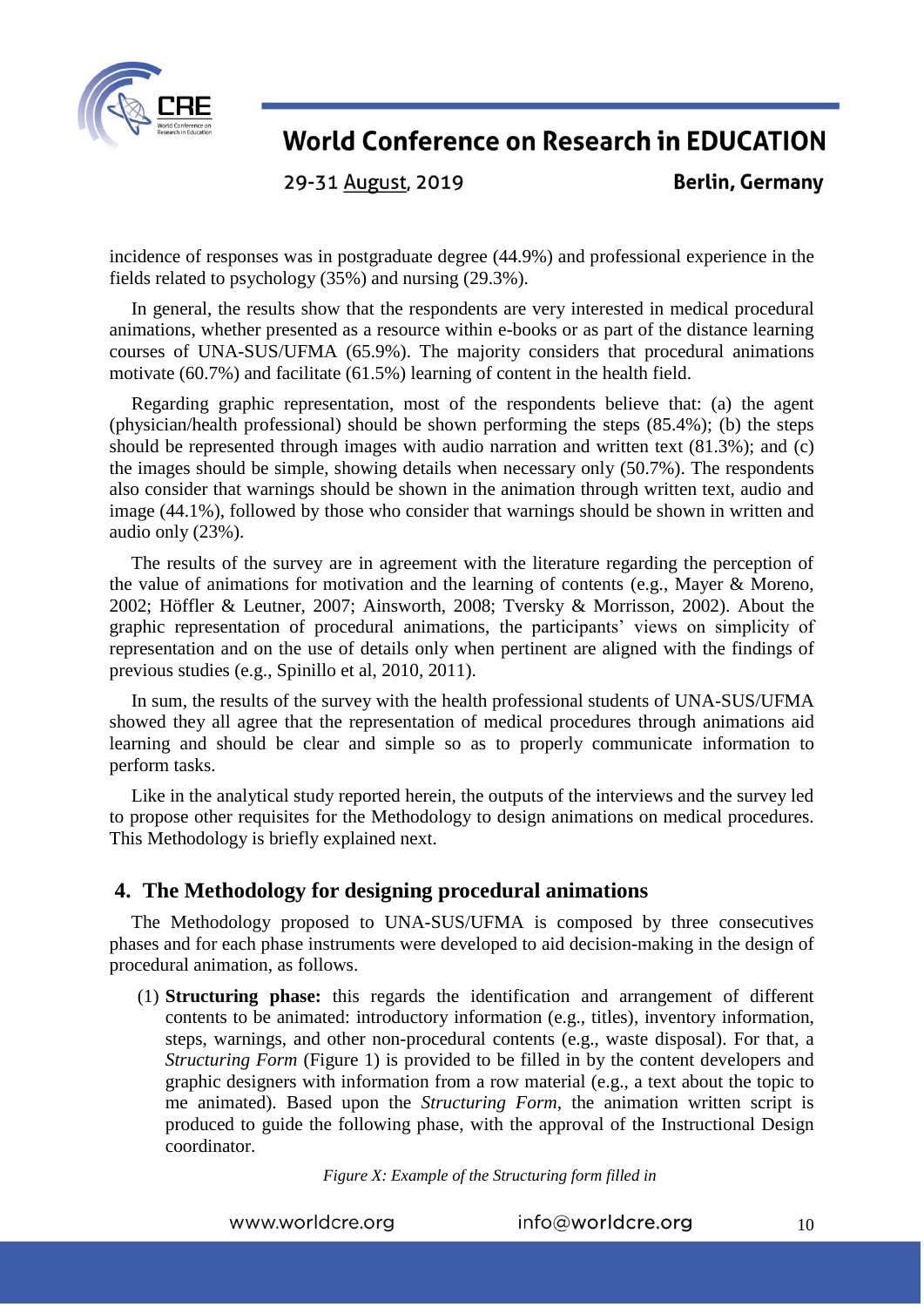

29-31 August, 2019

**Berlin, Germany** 

|                                                                                                                                     |                                                  | Apresentação de conteúdos                                                                                                                                                                 |                                                         |
|-------------------------------------------------------------------------------------------------------------------------------------|--------------------------------------------------|-------------------------------------------------------------------------------------------------------------------------------------------------------------------------------------------|---------------------------------------------------------|
| Telas para divisão de partes da SPPA                                                                                                |                                                  | Materiain<br>Procedimento<br>- A doutincia Junto do posso                                                                                                                                 |                                                         |
| Introdução<br>(inventarial, advertência, etc)                                                                                       |                                                  | - Fio de jutura<br>- Tesaira                                                                                                                                                              |                                                         |
| VAC)<br>Ä                                                                                                                           |                                                  | - Luva circulação<br>$-$ Corpo<br>- Se vai viligar a mai diruito,<br>veribican ix a fire can por house<br>- Sequenar o fio com indicado e<br>poligar<br>- Apaian o tio une le dedo da mão |                                                         |
| Passos (tarefa)                                                                                                                     |                                                  |                                                                                                                                                                                           |                                                         |
| Fechamento                                                                                                                          |                                                  | Un que está segunando o to (divita)<br>Provid! Agrova vai sube  "<br>Pauchet Palmar                                                                                                       |                                                         |
| ELIPSE DO PORMICIPANTE<br>Littens a pessoa pl focan vias                                                                            |                                                  | Rotacionan p/ 1º Pessoa<br>Elementos de apoio                                                                                                                                             |                                                         |
| <b>Elementos simbólicos</b>                                                                                                         |                                                  |                                                                                                                                                                                           |                                                         |
| Seta                                                                                                                                | Advertência<br>proibição                         | Advertência<br>atenção-cuidado                                                                                                                                                            | Ação positiva                                           |
| fazar tracky<br>- Apontando hios<br>- Indican dedos<br>Cocoloria (?)                                                                | 4.0                                              |                                                                                                                                                                                           |                                                         |
| Orientadores (sequência)                                                                                                            | <b>Elementos ênfáticos</b>                       |                                                                                                                                                                                           |                                                         |
| <b>Números</b><br>Numeron<br>parado                                                                                                 | Cor detalhe<br>$-dedx$<br>Le seminariles<br>azul | Cor advertência<br>- vermether                                                                                                                                                            | Cor contraste                                           |
| 11- Passar a fis da mão esquedo intre o 3° x 4°<br>dudles to man director<br>Payon of the com o 3° dedg - pure<br>$ F\alpha_3$ o nó |                                                  | https://www.youtube.com/watch?v=zkeDYFBIA2g                                                                                                                                               | * Lever a nã compumendo com a indicada alí decan a pele |

*Source: The authors*

(2) **Representation phase:** this regards the detailed definition of the graphic appearance and technological resources of the animation (e.g., pictorial style, camera framing, interaction functions), considering its educational purpose. For this, various visual references may be used by the developers, such as videos and printed illustrations to aid the final production. To support the decision making in the Representation phase, a *List of Recommendations* for content representation through animation is provided which is founded in the literature. The output of this phase is a digital storyboard or functional mock-up/prototype of the animation which can be tested with users (e.g., comprehension and usability tests, UX tests). Then, the animation prototype goes to

www.worldcre.org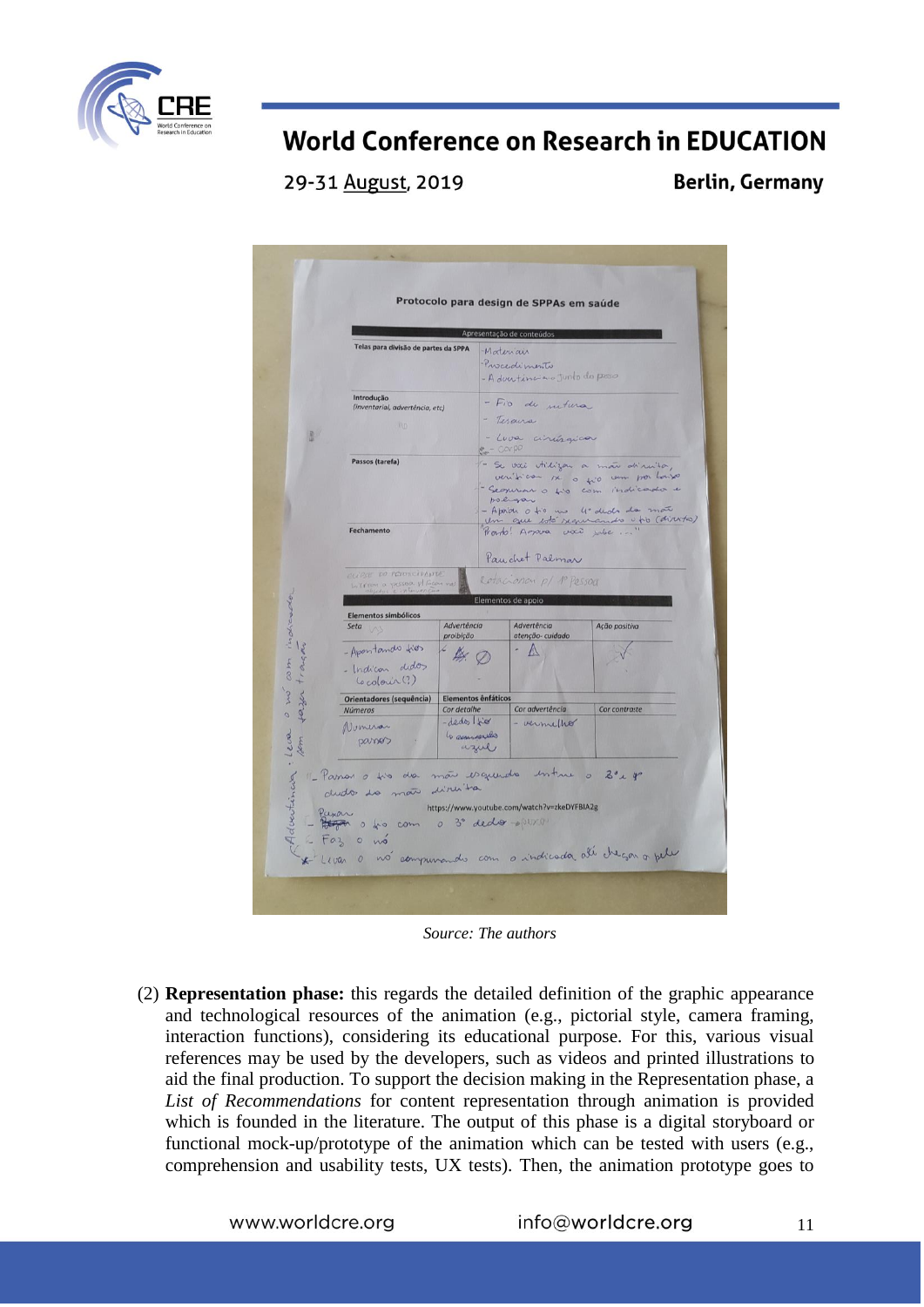

29-31 August, 2019

**Berlin, Germany** 

the final phase of the Methodology, with the approval of the Instructional Design and TI coordinators.

(3) **Finalization phase:** this regards the programming and production of the animation to be released, such as image editing, programming of the interaction cues and audio synchronization (narration, feedbacks). To verify the compliance of the animation produced with the design recommendations of the previous phase, a *Design Checklist* is provided to the developers. The output of this phase is the final version of the animation to be released to the students with the approval of the Instructional Design, TI and Communication coordinators.

It is worth noting that iterations may occurs in the development process, if it is necessary to review a decision made and/or the output of a phase is not approved by the coordinator(s). Figure 2 shows a visual synthesis of the Methodology for designing animated medical procedures for UNA-SUS/UFMA.





*Source: The authors*

#### **4.1 Evaluation of the proposed Methodology**

A focus group was carried out to evaluate the Methodology for designing animated medical procedures for UNA-SUS/UFMA. It aimed to use the Methodology for decisionmaking in the development of an animation of a given content. For that, the instructional medical video about a surgeon-knot (*The Pauchet Palmar knot* of 1minute and 30 seconds) was used as the row material for design the animation (Figure 3). A total of nine developers of

www.worldcre.org

info@worldcre.org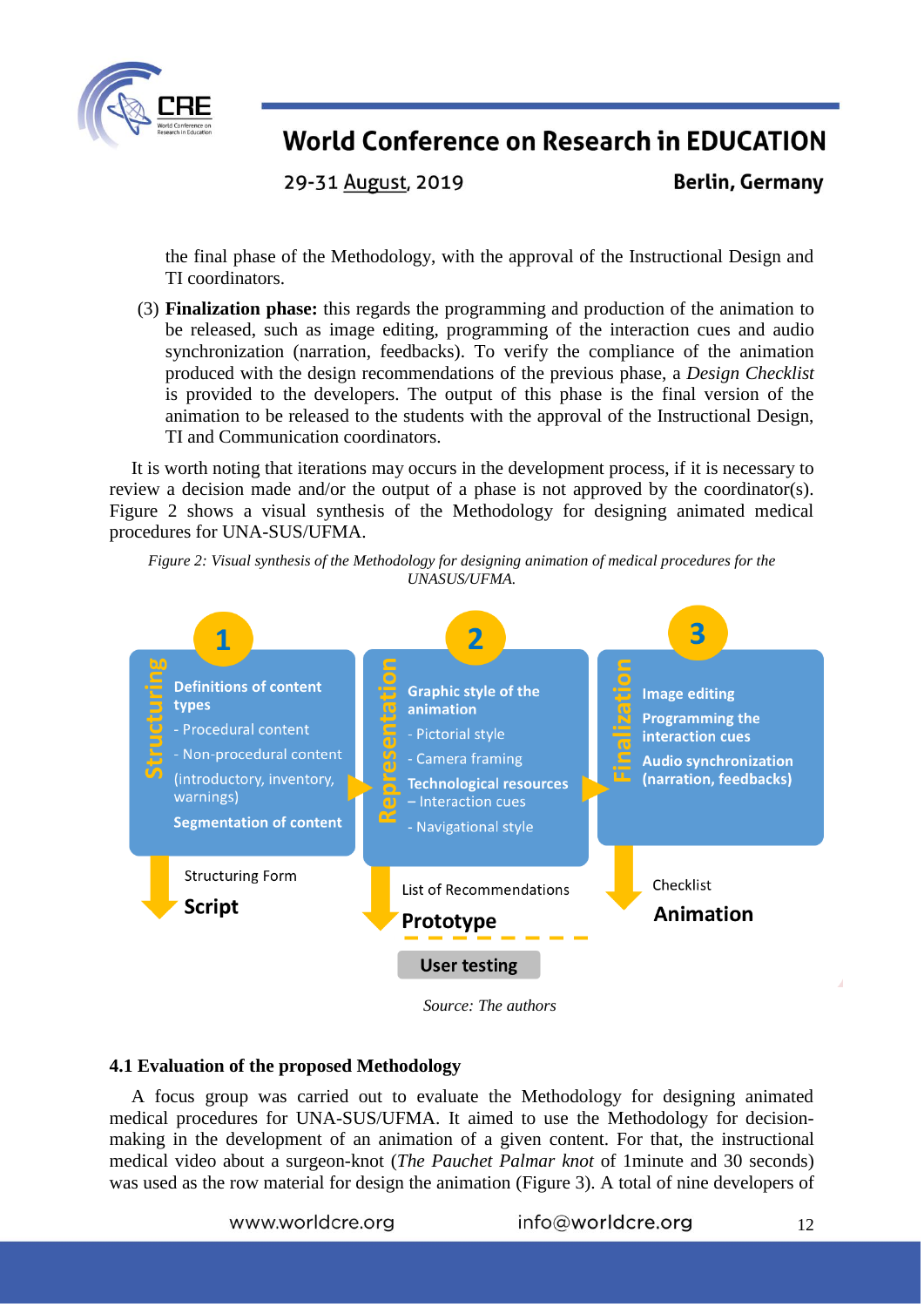

29-31 August, 2019

**Berlin, Germany** 

educational materials of the Instructional Design, Information Technology and Communication units participated in the focus group.

*Figure 3: Screenshot of the The Pauchet Palmar knot video used as the row material for design the animation in the focus group*



*Source: The authors*

Initially, the proposed Methodology and its theoretical bases were presented to the participants, followed by the exhibition of the surgeon-knot video. Afterwards, the *Structuring Form* and the *List of Recommendation*s were given to the participants who were asked to gather in mixed groups to fill in the form collectively. For that, they could view the video as many times as they wish. About 20-25 minutes were given to the participants to carry on this activity. Next, each group was asked to present their completed form to all participants and to comment on the decisions made for designing the animation. A general discussion was then stimulated by the researcher to deepen the participants views on the proposed Methodology. The focus group outputs were recorded in writing and analysed qualitatively as follows.

#### **4.1.1 Results of the Focus Group**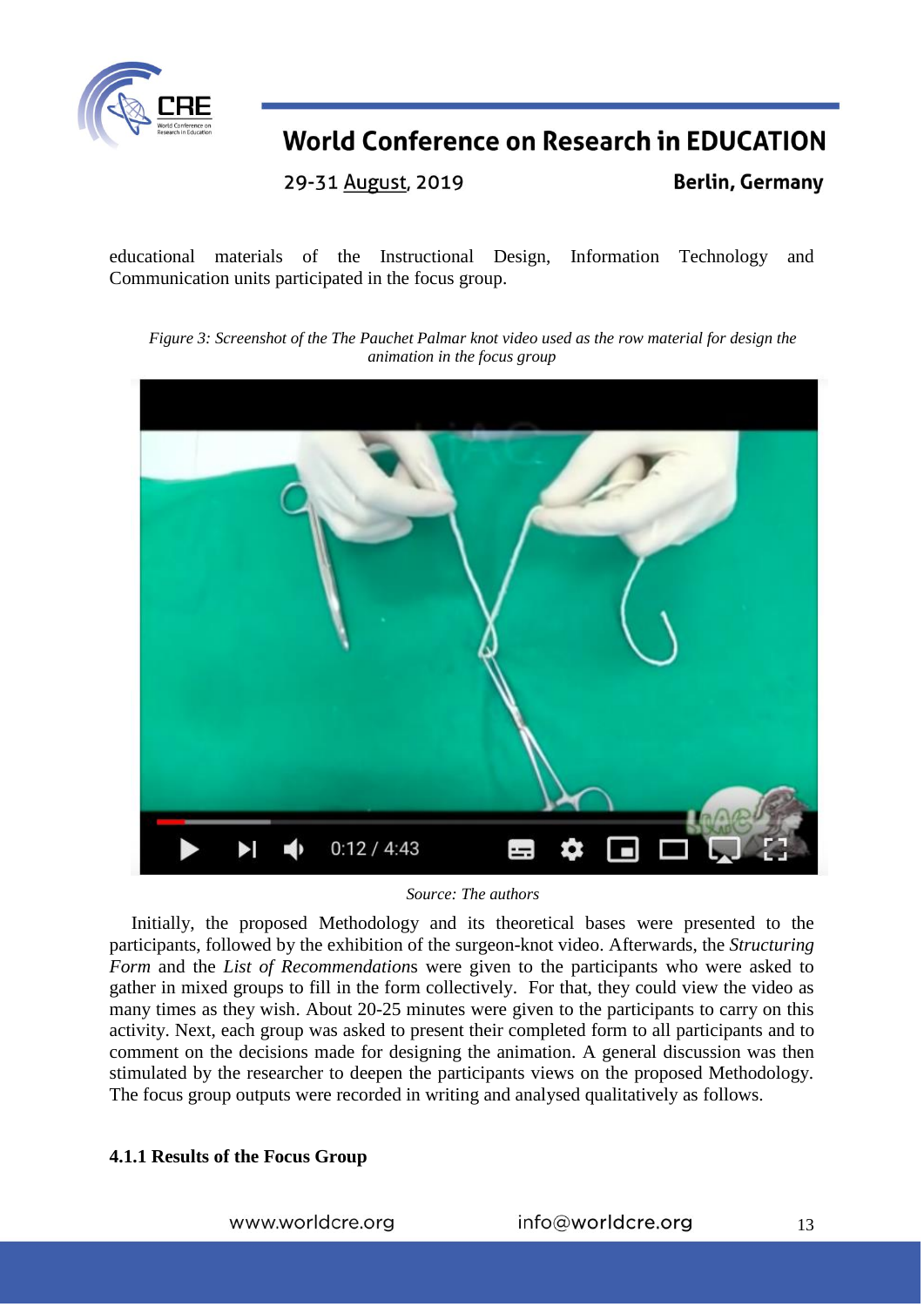

29-31 August, 2019

**Berlin, Germany** 

The participants gathered into two groups to carry out the focus group activity. They all filled in the *Structuring Form* adequately and used the *List of Recommendations* during the activity. Similar decisions were made by both groups regarding the identification and arrangement of the different contents of the surgeon-knot video: (a) title as the introductory information; (b) thread, gloves and scissor as inventory information; (c) warnings about the position of the surgeon fingers in particular steps, (d) number of steps; and (e) the closing content indicating the end of the procedure. Participants also agreed in the graphic representation of warnings (*X* to convey prohibition). None of these were in the video.

The participants' opinion on the usefulness of the proposed Methodology were unanimous. They found that both the methodological phases and the supporting tools (*Structuring Form and List of Recommendations*) were valuable and would help them in the production of animations of medical procedures in UNA-SUS/UFMA. Some participants pointed that until then - before learning about the Methodology and its theoretical foundations - they had no discernment between procedural and non-procedural contents (inventorial information and warnings). Therefore, they believed that all contents constituted a single narrative about a procedure to be animated. The following figure shows a moment of completion of the *Structuring Form* by the participants while viewing the video.

Figure 4: A moment of completion of the *Structuring Form* by the participants while viewing the video.



*Source: The authors*

Despite the positive opinions of the participants, suggestions were also made to improve the *Structuring Form* and the *List of Recommendations.* These allowed adjustments in the Methodology and its tools for supporting decision-making to design animations of medical procedures in UNA-SUS/UFMA.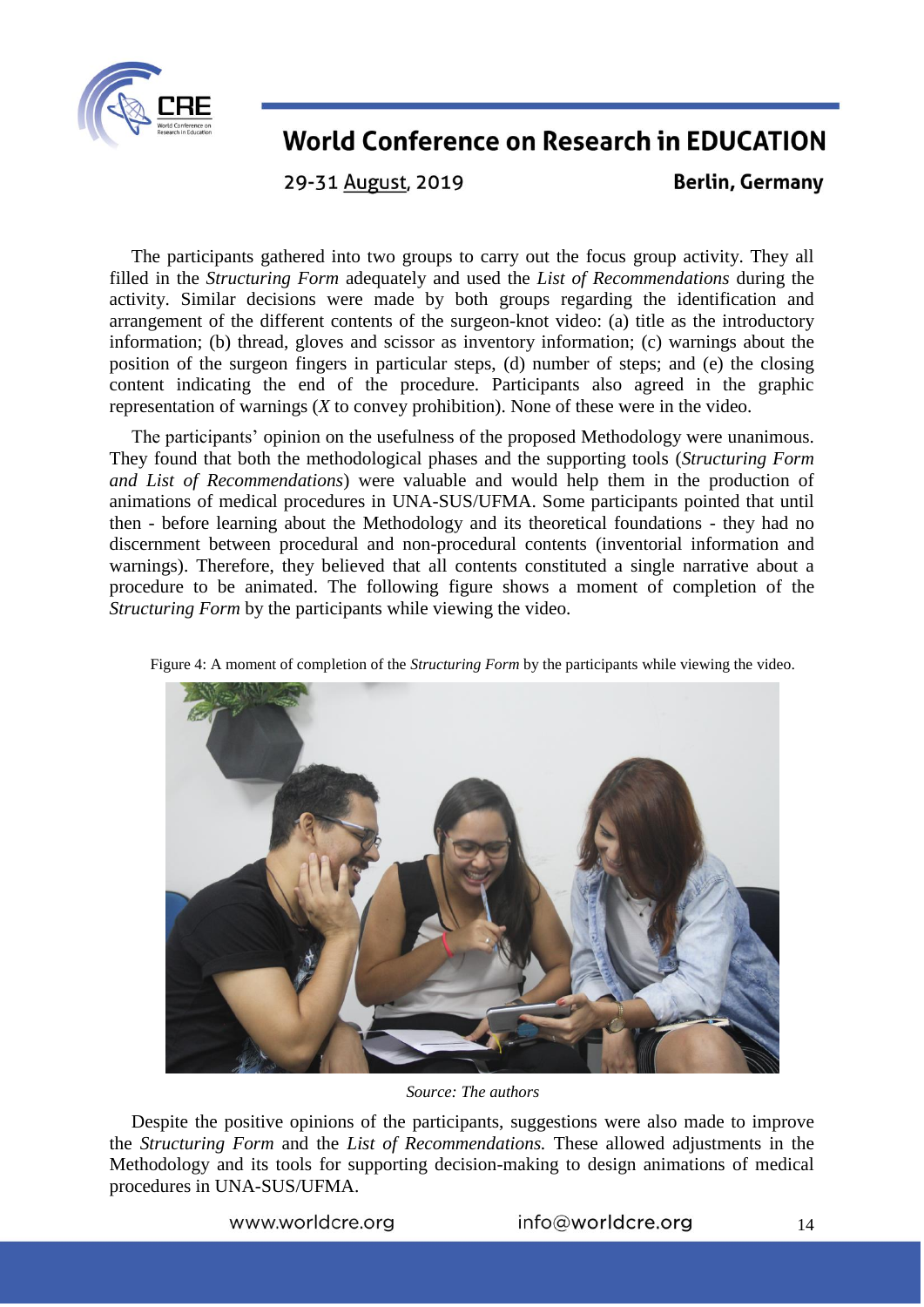

29-31 August, 2019

**Berlin, Germany** 

### **5. Conclusion**

Based upon the outputs of the focus group, it is possible to conclude that the proposed Methodology is useful to design animated pictorial instructions of medical contents within the context of UNA-SUS/UFMA. The methodology phases and tools seemed to aid the decisionmaking in the design process regarding graphic and content aspects of animations.

Considering the views of the UNA-SUS/UFMA coordinators, it is plausible to assert that the proposed Methodology meet their demand for supporting tools in the production process of procedural animations, what might lead to efficiency in the process.

Moreover, the approach employed to develop the Methodology seems to be appropriate as it led to a useful design process. Thus, integrating analytical study (animation sample) with context analysis (developers and students) provides valuable inputs to build up a methodology to design animations.

#### **Acknowledgment**

This paper is an output of the science project 'Health instructional animation design: A methodology proposal for UNA-SUS, Open University of the Unified Health System' which was funded by the CNPq- National Council for the Scientific and Technological Development of The Ministry of Science and Technology of Brazil. Thanks are due to the CNPq (Project Process 310104/2015-7) and to the participants who volunteered to this study.

### **References**

- Ainsworth, S. (2008) How do Animations Influence Learning? In D. Robinson & G. Schraw (Eds.), *Current Perspectives On Cognition, Learning, and Instruction: Recent Innovations in Educational Technology that Facilitate Student Learning.* Pp. 37-67. Information Age Publishing.
- Bieger, G. R.; Glock, M. D. (1985/1986). Comprehending Spatial and Contextual Information in Picture Text Instructions. *Journal Of Experimental Education*, 54, Pp. 181-188.
- Bétrancourt, M., & Tversky, B. (2000) Effect of Computer Animation On Users' Performance: A Review. *Travail-Humain,* N. 63, Pp. 311-329.
- Ganier, F., (2010) Processing Text and Pictures in Procedural Instructions. *Information Design Journal,* Número 10, V. 2,. Pp. 143-153.
- Höffler, T. N., & Leutner, D. (2007) Instructional Animation Versus Static Pictures: A Meta-Analysis. *Learning and Instruction*, N. 17, Pp. 722-738.
- Mayer. R. E. (2005) (Ed.) Cognitive Theory of Multimedia Learning. *The Cambridge Handbook of Multimedia Learning*. Cambridge University Press.
- Mayer, R. E., & Moreno, R. (2002) Animation as an Aid to Multimedia Learning. *Educational Psychology Review*, 14, Pp. 87-99.